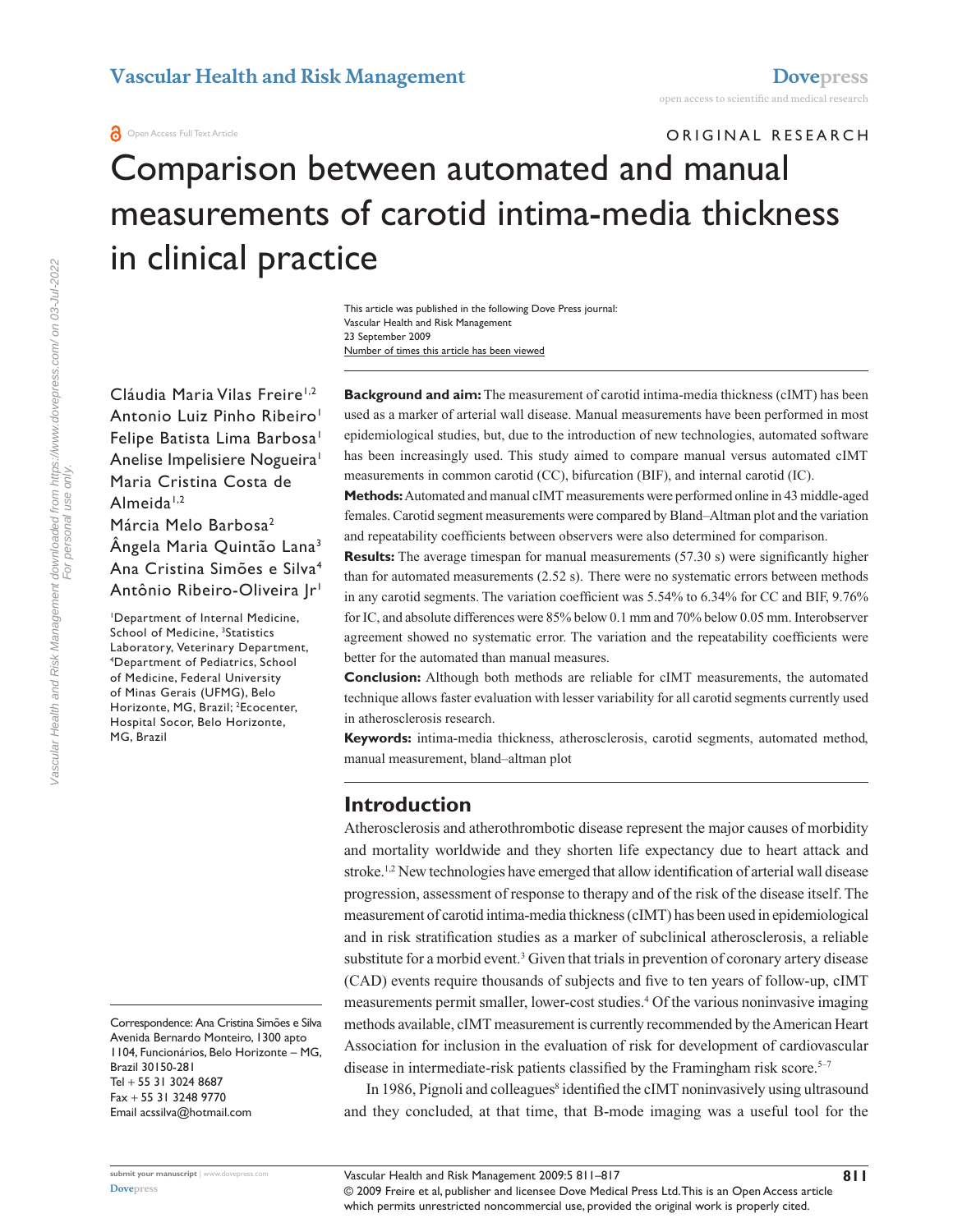detection and monitoring arterial wall changes. Since then, B-mode ultrasonography has been used to measure cIMT as a primary indicator of atherosclerotic disease, allowing better understanding of the development and progression of atherosclerosis. Given the strong correlations between atherosclerosis in various vascular beds, the measurement of cIMT is becoming increasingly accepted as a surrogate marker of generalized arterial disease.<sup>9,10</sup>

About ten years ago, the Atherosclerosis Risk in Communities (ARIC) study enrolled 15,800 individuals and showed, after adjustments for covariates such as age, body mass index (BMI), smoking status, sex, race and blood pressure, that cIMT was still well correlated to total cholesterol, low density lipoprotein cholesterol, and triglycerides.<sup>11</sup> Then, in the year 2000, the American Heart Association Prevention Conference V stated that the measurement of cIMT add incremental information to traditional risk factor assessment in asymptomatic people, especially for those aged more than 45 years.<sup>12</sup>

The manual measurement (point-to-point measurement of B-mode images) of cIMT is the most common technique used in clinical practice, even though it is time-consuming and the results from these readings may be biased by the lack of expertise or by some subjective judgment of the observer. Even when the same images are measured twice but 12 months apart, one third variability in the measurements may be expected by manual measurement of cIMT. Thus, the development of automated measurement procedures carries an obvious appeal.<sup>13,14</sup> Previous studies have used the semiautomated and automated measurements of cIMT in common carotid, but none of them included online automated measurement software for cIMT.15,16

In this context, the aim of this study was to compare the automated analyzing system for measurement of cIMT to manual measurements in predefined sections of the common carotid (CC), carotid bifurcation (BIF), and internal carotid (IC) using regular ultrasound equipment with standard software in a routine basis.

## **Subjects and methods** Study population

The study population consisted of 43 female patients, aging  $38.90 \pm 5.60$  years, referred from a women's health outpatient ward. All patients included in this study are participants of a clinical study concerning the effect of past gestational diabetes in subclinical atherosclerosis (patients and controls). In addition, this female group was homogeneous and free from atherosclerotic plaques and any other co-morbidity.

Therefore, the measurement of cIMT could be useful to detect early atherosclerotic changes in this group. Informed consent was obtained from each participant before the enrollment procedure. The study protocol was approved by the Ethical Committee of the Federal University of Minas Gerais.

## Study protocol

A GE Health Care Vivid 7 Dimension (Wauwatosa, WI, USA), high resolution ultrasound scanner was used with a high frequency  $(7, 10, \text{or } 12 \text{ MHz})$  linear array transducer. For the examination of the carotid arteries, the necks of the subjects were turned slightly to the left or right side. The selected image was maximized and the gain settings optimized to visualize the far wall of the carotids in order to measure intima-media complex.

Both automated and manual measurements were performed as described: 1 cm distal of the flow divider in proximal IC, 1 cm proximal to the flow divider as BIF, and 2 cm or more proximal to the flow divider in CC.<sup>3</sup> After freezing the image, 10 measurements were manually obtained by placing electronic calipers at the edge of the far wall of each segment. The cIMT data were taken online for every segment apart and the average of ten data point acquisitions was then calculated. The automated measure comprised an online measurement of multiple cIMT data points in seconds, and immediate results were provided as average, maximum, minimum, standard deviation, number of acquired data points, and distance. The commercial software algorithm is based on a comprehensive analysis of the two-dimensional vessel structure represented on an ultrasound image, rather than on a simple detection of grayscale gradients. This technique allows accurate detection of the interfaces without almost any influences by random irregularities of the ultrasound image. The operator sets the starting and ending point of the measurement area manually. The two lines along the boundaries of the IMT are automatically drawn (Figure 1).<sup>17</sup>

Two experienced and well trained physicians randomly and blindly selected fifteen patients to perform the interobserver reproducibility of the manual and automated measurements.

### Statistical analyses

The MedCalc package (Mariakerke, Belgium) was used for statistical analysis. Results were expressed as means ± standard deviation (SD) for CC, BIF, and IC cIMT measures. Manual and automated measurements were then compared by Bland–Altman plot for interpretation of method-comparison studies. The estimated bias (mean difference from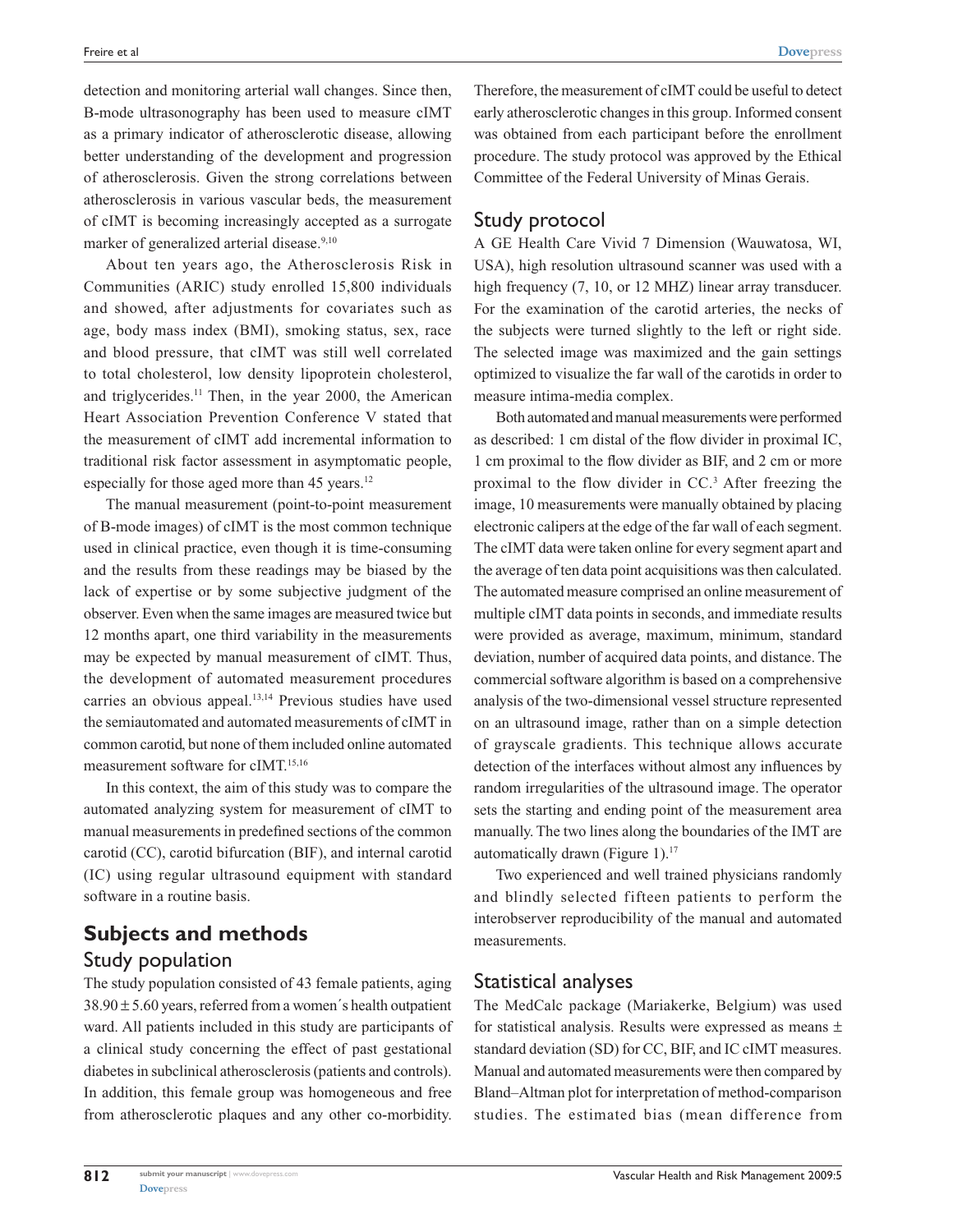

A) Automated measurements B) Manual measurements

**Figure 1** Representative images of automated and manual intima media thickness measurements.

average), SD, and the 95% confidence interval between the two measurements for the three carotid segments (CC, BIF, and IC) were obtained.

The images were stored in the Digital Imaging and Communications in Medicine (DICOM) and analyzed offline for interobserver evaluation. The agreement between observers for assessment of cIMT was determined as a relationship of the differences of the mean of the paired measurements, according to the Bland–Altman method. The variation coefficient was calculated according to the formula: (SD of the mean difference/ $\sqrt{2}$ ) multiplied by 100 divided by the pooled mean values.13 For the repeatability coefficient we used the following formula: SD of the differences multiplied by two, which shows the expected variation in results for repeated measurements. According to the definition of repeatability coefficient given by the British Standards Institute, the mean difference must not be significantly different from zero, and the 95% of the differences are expected to lie within the range of  $\pm$  2 SD.<sup>18</sup> The clinically accepted limits of agreement were defined as less than  $0.10$  mm.<sup>18</sup>

To compare the means of each carotid segment measurements and time duration for automated and manual measurements, unpaired Student's *t*-test was used, and  $P < 0.05$  was set as significant.

#### **Results**

The length measured in each carotid segment was 0.63 to 1.30 cm for CC, 0.49 to 1.07 cm for BIF, and 0.42 to 1.33 for IC, depending on the quality of the image, in which 10 points of manual measurements and an average of 199 automated measurements in subpixels were performed. After selection of the image, the average time for manual measurement was  $57.30 \pm 5.45$  seconds, whereas automated method spent only  $2.52 \pm 0.38$  seconds ( $p < 0.05$ ).

The means and SD of manual and automated cIMT measurements obtained for CC, BIF, and IC were displayed in Table 1. No statistical differences were detected in any comparison (Table 1).

The estimated bias and SD by Bland–Altman method between the automated and manual methods for average and

| than 0.03 and 0.10 mill in Doth measurements and the variation coemcient |                              |                              |                                   |                                   |                                       |                                       |  |
|--------------------------------------------------------------------------|------------------------------|------------------------------|-----------------------------------|-----------------------------------|---------------------------------------|---------------------------------------|--|
|                                                                          | Common<br>carotid<br>average | Common<br>carotid<br>maximal | Carotid<br>bifurcation<br>average | Carotid<br>bifurcation<br>maximal | <b>Internal</b><br>carotid<br>average | <b>Internal</b><br>carotid<br>maximal |  |
| Manual measures (mm)                                                     | $0.53 \pm 0.07$              | $0.64 \pm 0.08$              | $0.58 \pm 0.11$                   | $0.77 \pm 0.16$                   | $0.52 \pm 0.20$                       | $0.69 \pm 0.29$                       |  |
| Automated measures (mm)                                                  | $0.53 \pm 0.06$              | $0.65 \pm 0.08$              | $0.59 \pm 0.11$                   | $0.78 \pm 0.15$                   | $0.50 \pm 0.17$                       | $0.69 \pm 0.27$                       |  |
| Mean difference of average (mm)                                          | $-0.003$                     | 0.01                         | 0.013                             | 0.003                             | 0.01                                  | 0.005                                 |  |
| 95% limits of agreement (mm)                                             | $-0.10$ to 0.09              | $-0.10$ to 0.12              | $-0.09$ to 0.11                   | $-0.13$ to 0.13                   | $-0.15$ to 0.12                       | $-0.11$ to 0.09                       |  |
| $%$ of absolute differences $<$ 0.1 mm                                   | 97.7%                        | 93%                          | 90.7%                             | 88.4%                             | 86%                                   | 88.1%                                 |  |
| $\%$ of absolute differences $<$ 0.05 mm                                 | 86.0%                        | 74.4%                        | 74.4%                             | 69.8%                             | 73.8%                                 | 79.1%                                 |  |
| Variation coefficient                                                    | 6.34%                        | 6.34%                        | 6.10%                             | 6.01%                             | 9.68%                                 | 5.54%                                 |  |

**Table 1** Comparison of manual and automated measures in 43 patients using Bland–Altman plot, the percentage of differences greater than 0.05 and 0.10 mm in both measurements and the variation coefficient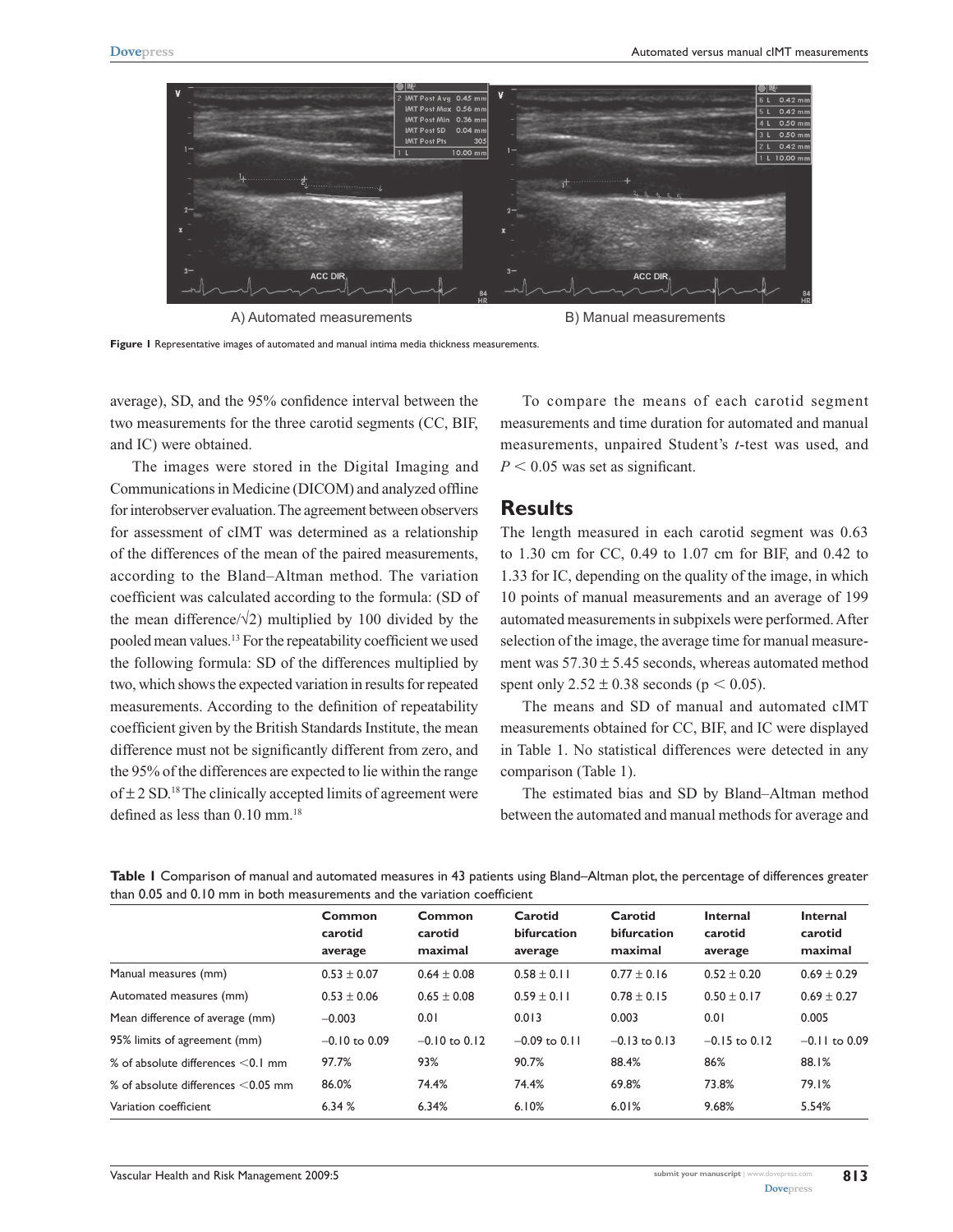

A) Mean difference between average and maximum CC measurements by manual and automated method

B) Mean difference between average and maximum BIF measurements by manual and automated method



#### C) Mean difference between average and maximum IC measurements by manual and automated method



Figure 2 Bland–Altman plot for the differences between average and maximum common carotid (CC), carotid bifurcation (BIF) and internal carotid (IC) measurements obtained by manual and automated method.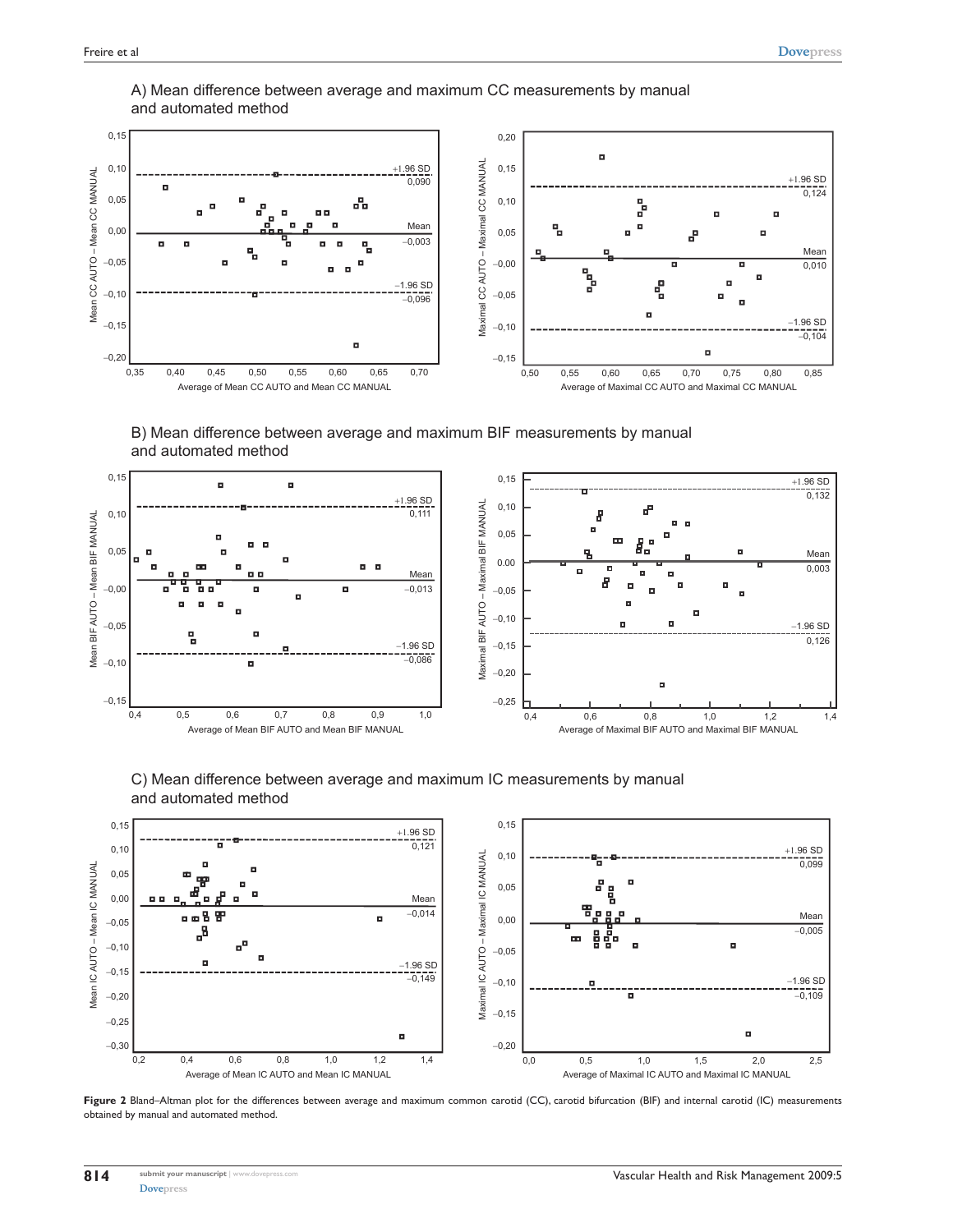maximum measurements of CC was  $-0.003 \pm 0.050$  mm and  $0.010 \pm 0.060$  mm, for BIF was  $0.013 \pm 0.050$  mm, and  $0.003 \pm 0.07$  mm, and for IC was  $0.01 \pm 0.07$  mm and  $0.005 \pm -0.05$  mm, respectively. As shown in Figure 2, the mean bias in the average and maximum measurement of all carotid segments showed no systematic error.

The evaluated segments in CC, BIF, and IC showed absolute mean differences varying from 0.003 to 0.01 mm with limits of agreement of  $-0.15$  to 0.13 mm. More than 85% of the absolute differences between the automated and manual measurements were below 0.1 mm and around 70% below 0.05 mm. The variation coefficient ranged between 6.01 to 6.34% in CC and BIF and 5.54 and 9.68% in IC (Table 1).

Tables 2 and 3 showed the interobserver agreements of the manual and automated measurements. Based on the estimated bias and SD by Bland–Altman method, no systematic error was detected between two observers in both manual and automated measurements (Table 2). The repeatability and variation coefficients were lower in automated measures for all carotid segments, except for the average measurement of IC (Table 3).

## **Discussion**

Our results showed that the development of automated methods for measuring cIMT in standard ultrasound equipment has importantly contributed to better reproducibility of results between different observers as well as reducing considerably the necessary time for image evaluation. As a matter of fact, the mean difference between the automated and manual methods for cIMT measurements was not clinically relevant in any of the carotid segments evaluated in the majority of cases, and carries no systematic errors. On the other hand, the automated method also enables us to reliably compare online data with other already published reports for different populations in percentiles, as has been recently proposed by the American Society of Echocardiography.<sup>19</sup> The data expressed this way may help clarify the meaning of these numbers for practitioners, besides reducing misinterpretation of measurements.

The use of automated measures has been tested by different manufactures and most of them used a computerized offline program for tracing the edges in CC. Although the automated methods have been shown to be appropriate for the CC segment, automated measurements published for bifurcation and IC segments are still lacking.<sup>20–22</sup> Our findings with automated measurements clearly shed light on this field, pointing out to good reproducibility in all carotid segments without detectable systematic errors. Moreover, the repeatability and variation coefficient were also better for automated measurements, except for IC where measurements are expected to be worse due to difficulties concerning alignment of the ultrasound beam. We highlight that measurements of other segments by a reliable automated method is in clear advantage over measurements concentrating solely on CC. As bifurcation and internal segments are the first affected sites by atherosclerosis, a demonstration of an increased IMT measurement in these sites does not allow a precise differentiation between atherosclerosis and vascular hypertrophy but denotes a subclinical involvement of the carotid wall. Furthermore, most of the measurement bias was below the accepted clinical limits for daily practice.<sup>20,23–25</sup>

Nowadays, the use of surrogate markers to predict cardiovascular events has become a reality, and technologies

| più i de l'unima pioc                                                 |                               |                                     |                                   |                                   |                                |                                       |
|-----------------------------------------------------------------------|-------------------------------|-------------------------------------|-----------------------------------|-----------------------------------|--------------------------------|---------------------------------------|
|                                                                       | Common<br>carotid<br>average  | <b>Common</b><br>carotid<br>maximal | Carotid<br>bifurcation<br>average | Carotid<br>bifurcation<br>maximal | Internal<br>carotid<br>average | <b>Internal</b><br>carotid<br>maximal |
| Observer I manual (mm)                                                | $0.50 \pm 0.06$               | $0.60 \pm 0.13$                     | $0.57 \pm 0.11$                   | $0.76 \pm 0.18$                   | $0.49 \pm 0.10$                | $0.68 \pm 0.12$                       |
| Observer 2 manual (mm)                                                | $0.50 \pm 0.06$               | $0.62 \pm 0.10$                     | $0.55 \pm 0.06$                   | $0.72 \pm 0.08$                   | $0.50 \pm 0.13$                | $0.72 \pm 0.20$                       |
| Manual interobserver<br>difference/95% limits<br>of agreement (mm)    | $< 0.00001/-0.12$<br>to 0.12  | $-0.03/-0.28$<br>to 0.23            | $0.02/-0.10$<br>to 0.15           | $0.04/-0.22$<br>to 0.30           | $-0.007/-0.18$<br>to 0.17      | $-0.05/-0.35$<br>to 0.26              |
| Observer I automated (mm)                                             | $0.51 \pm 0.05$               | $0.63 \pm 0.06$                     | $0.56 \pm 0.09$                   | $0.76 \pm 0.14$                   | $0.47 \pm 0.10$                | $0.68 \pm 0.13$                       |
| Observer 2 automated (mm)                                             | $0.51 \pm 0.05$               | $0.65 \pm 0.07$                     | $0.56 \pm 0.07$                   | $0.74 \pm 0.09$                   | $0.52 \pm 0.14$                | $0.75 \pm 0.18$                       |
| Automated interobserver<br>difference/95% limits<br>of agreement (mm) | $<$ 0.0000 I/-0.03<br>to 0.03 | $-0.02/-0.14$<br>to 0.10            | $0.001/-0.07$<br>to 0.07          | $0.03/-0.14$<br>to 0.20           | $-0.04/-0.22$<br>to 0.14       | $-0.07/-0.28$<br>to $0.14$            |

**Table 2** Interobserver agreement for manual and automated measurements of the carotid segments in 15 patients compared by Bland–Altman plot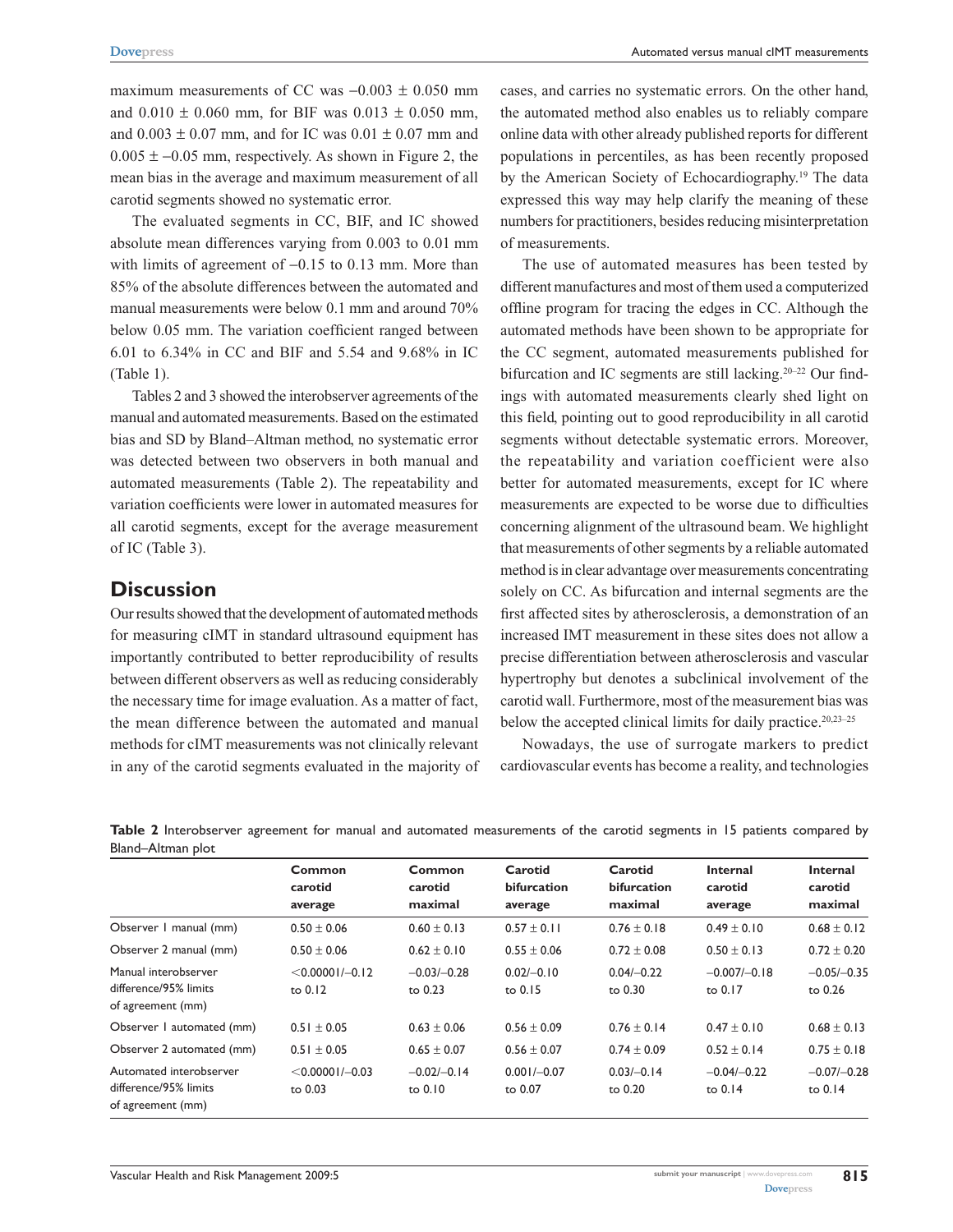|                     |                    | Repeatability coefficients (in mm) |                  | <b>Variation coefficients</b> |                  |
|---------------------|--------------------|------------------------------------|------------------|-------------------------------|------------------|
|                     |                    | <b>Manual</b>                      | <b>Automated</b> | Manual                        | <b>Automated</b> |
|                     |                    | measurement                        | measurement      | measurement                   | measurement      |
| Common carotid      | Mean IMT           | 0.118                              | 0.033            | 8.31%                         | 2.28%            |
|                     | <b>Maximal IMT</b> | 0.265                              | 0.125            | 15.35%                        | 6.93%            |
| Carotid bifurcation | Mean IMT           | 0.129                              | 0.070            | 8.10%                         | 4.39%            |
|                     | Maximal IMT        | 0.267                              | 0.174            | 12.84%                        | 8.21%            |
| Internal carotid    | Mean IMT           | 0.182                              | 0.184            | 12.91%                        | 13.11%           |
|                     | <b>Maximal IMT</b> | 0.314                              | 0.214            | 15.80%                        | 10.58%           |

**Table 3** Interobserver comparison of the repeatability and variation coefficients between manual and automated measurements

**Abbreviation:** IMT, intima media thickness.

have to improve continuously to attend the needs of practitioners. In this regard, it is important to obtain fast and comparable IMT measurements to minimize errors. The automated measurement utilized in this study has shown live cIMT measurements by a standard ultrasound machine with less variability than manual measurements in most carotid segments, as it reduces the component of variability associated with both manual cursor placement and manual drawing of the wall. Our results added information about reproducibility in online automated IMT measurements, as the recent published study by Puchner and colleagues tested only the CC.17 Indeed, the automated edge tracking using subpixel interpolation determines edge boundaries at a resolution greater than monitor line resolution. However, we have to admit that, even in the hands of expert physicians on this field, automated measurements may sometimes not be available due to lack of image quality obtained.26

Most of the large scale studies in cIMT have utilized manual measurements obtained by off-line video images. Only the Rotterdam study has determined the cIMT by both semiautomated and manual methods in the same population.3,6,7,27 According to our results, the Rotterdam study concluded that manual measurements are time-consuming with larger variability between readers.<sup>16,28,29</sup> Therefore, the possibility of good quality online measurements with available software of good reproducibility in daily live exams would certainly expand information on cIMT on a regular basis for clinical practice.

We are aware of the limitations of our study. Despite the use of a homogeneous group of patients, this study included only women and we cannot assume that in men the results would be the same, even knowing that cIMT is thinner in female. All the interobserver measurements were derived from stored images and the reproducibility of the measurements could be different with different angles of insonation and depth of the vessel studied, especially in segments where the images are not supposed to be straight as in IC. The two observers were

physicians trained in vascular ultrasound, and the variability based on different sonographers was generally larger than the variability based on readers in studies.<sup>13</sup> In addition, online analysis requires utmost precision and skill. We tested only the automated software of GE Vivid 7, and could not assume that the agreements would be the same for other software. Nevertheless, some features of this study may increase the strength of our findings such as the homogeneity of our sample, the expertise of the sonographers who were blinded to study protocol, and the utilization of well-established protocols for both manual and automated cIMT measurements.

In conclusion, automated cIMT measurement available in standard equipments saves time and has a good reproducibility in many carotid segments currently used for research in atherosclerosis.

## **Disclosures**

The authors report no conflicts of interest in this work.

## **References**

- 1. Kung HC, Hoyert DL, Xu J, Murphy SL. Deaths: final data for 2005. *Natl Vital Stat Rep.* 2008;56(10):1–120.
- 2. Saúde. BMd. DATASUS. Estatísticas Vitais. 2006; www.datasus.gov.br/. Accessed May 02, 2009.
- 3. Chambless LE, Heiss G, Folsom AR, et al. Association of coronary heart disease incidence with carotid arterial wall thickness and major risk factors: the Atherosclerosis Risk in Communities (ARIC) Study, 1987–1993. *Am J Epidemiol.* 1997;146(6):483–494.
- 4. Cohn JN. Introduction to surrogate markers. *Circulation.* 2004; 109(25 Suppl 1):IV20–IV21.
- 5. Blankenhorn DH, Selzer RH, Crawford DW, et al. Beneficial effects of colestipol-niacin therapy on the common carotid artery. Two- and four-year reduction of intima-media thickness measured by ultrasound. *Circulation.* 1993;88(1):20–28.
- 6. Bots ML, Hoes AW, Koudstaal PJ, Hofman A, Grobbee DE. Common carotid intima-media thickness and risk of stroke and myocardial infarction: the Rotterdam Study. *Circulation.* 1997;96(5):1432–1437.
- 7. O'Leary DH, Polak JF, Kronmal RA, Manolio TA, Burke GL, Wolfson SK Jr. Carotid-artery intima and media thickness as a risk factor for myocardial infarction and stroke in older adults. Cardiovascular Health Study Collaborative Research Group. *N Engl J Med.* 1999; 340(1):14–22.